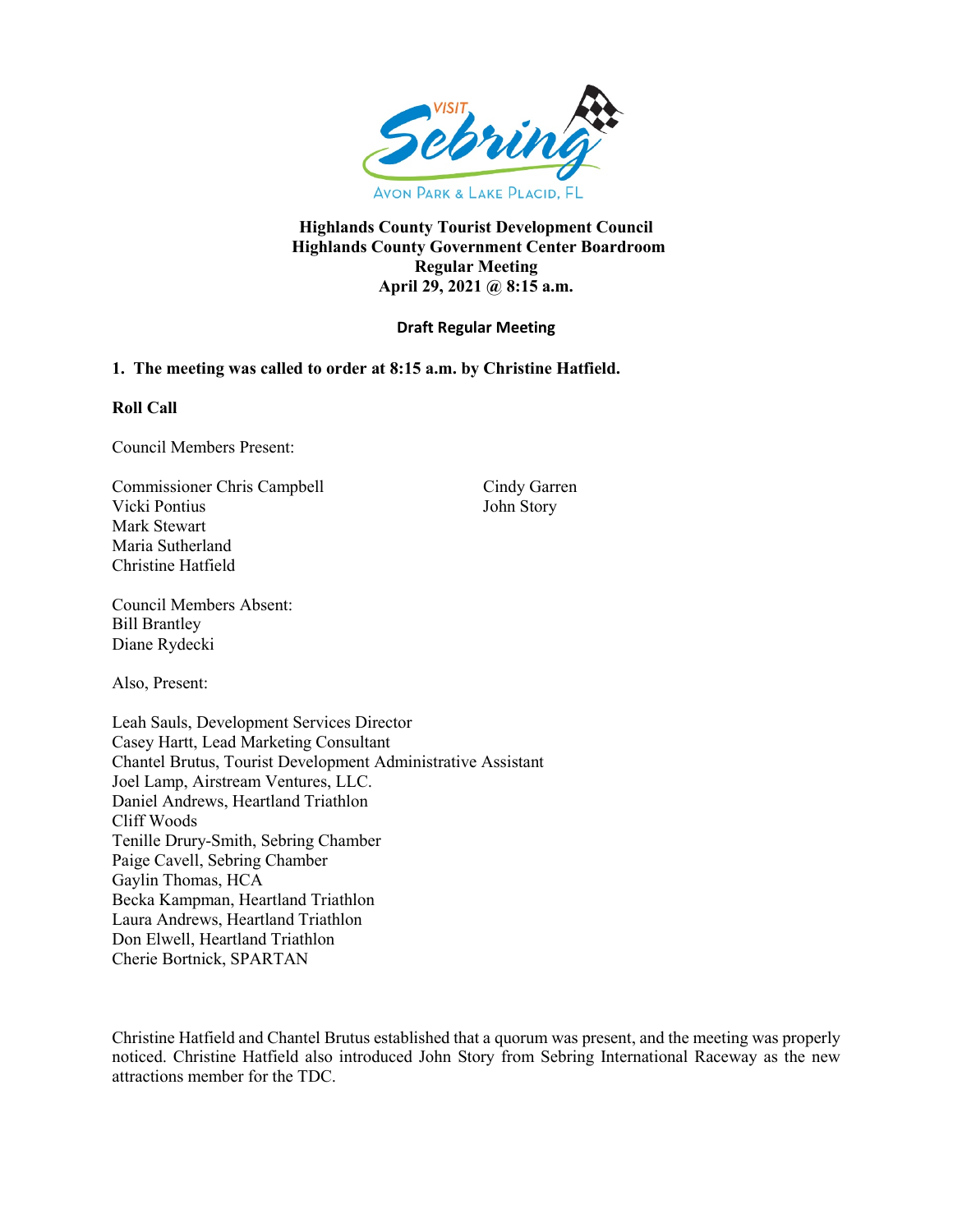# **2. Acceptance of TDC Meeting Minutes of January 28, 2021.**

Ms. Hatfield inquired if there were any comments or changes to the minutes of January 28, 2021. Ms. Sutherland made a motion, seconded by Ms. Pontius to approve the meeting minutes. Upon roll call the Council voted aye. The motion passed.

# **3. Financial and Office Reports**

Ms. Hatfield presented the Monthly Expenditure and Revenue Reports year to date ending January 30, 2021, which makes a total up to date of \$344,695.65.

Ms. Garren made a motion, seconded by Mr. Sutherland, to approve the financial reports as presented. Upon roll call the Council voted aye. The motion passed.

### **4. Marketing & Budget Update**

#### A. Marketing & Budget Update

Ms. Hartt presented the Marketing & Budget report. Ms. Hartt reported that while advertising allocations were reduced this year due to COVID impacting 2019-2020 collections, the TDC is has focused on making sure digital promotions continue and more engagement on the Visit Sebring website is created via interactive, user generated content and 360 photos. The TDC is also focusing on digital via several mobile passports via a tech platform called Bandwango. The 2020-2021 budget is focused on bringing more sporting events to the area and allocating TDC funds to make that possible. The TDC has also applied for and received multiple Florida Sports grants to help with funding these events.

### B. Internal Communications Update

Ms. Hartt presented the update on the Internal Communications Campaign, which has resulted in 10 community presentations to date. In addition, TDC has done some local media outreach and has been invited to contribute a monthly "Tourism Talks column in the Highlands News Sun plus send information to the local radio station and make guest appearances.

Prior to COVID, TDC had been doing stakeholder meetings and plans to re-convene those meetings this summer.

### C. Sports Event Recap

Mr. Lamp presented a sports event recap on Pro Watercross and Minor League Golf Tour (MLGT). Pro Watercross brought in an estimate economic impact of \$174,623.74 with an estimated 180 room nights. The TDC contributed \$25,000 for TV segments focusing on destination marketing for the area. MLGT brought in an estimated 90 room nights with an estimated \$16.886.02. The TDC did not fund the MLGT event.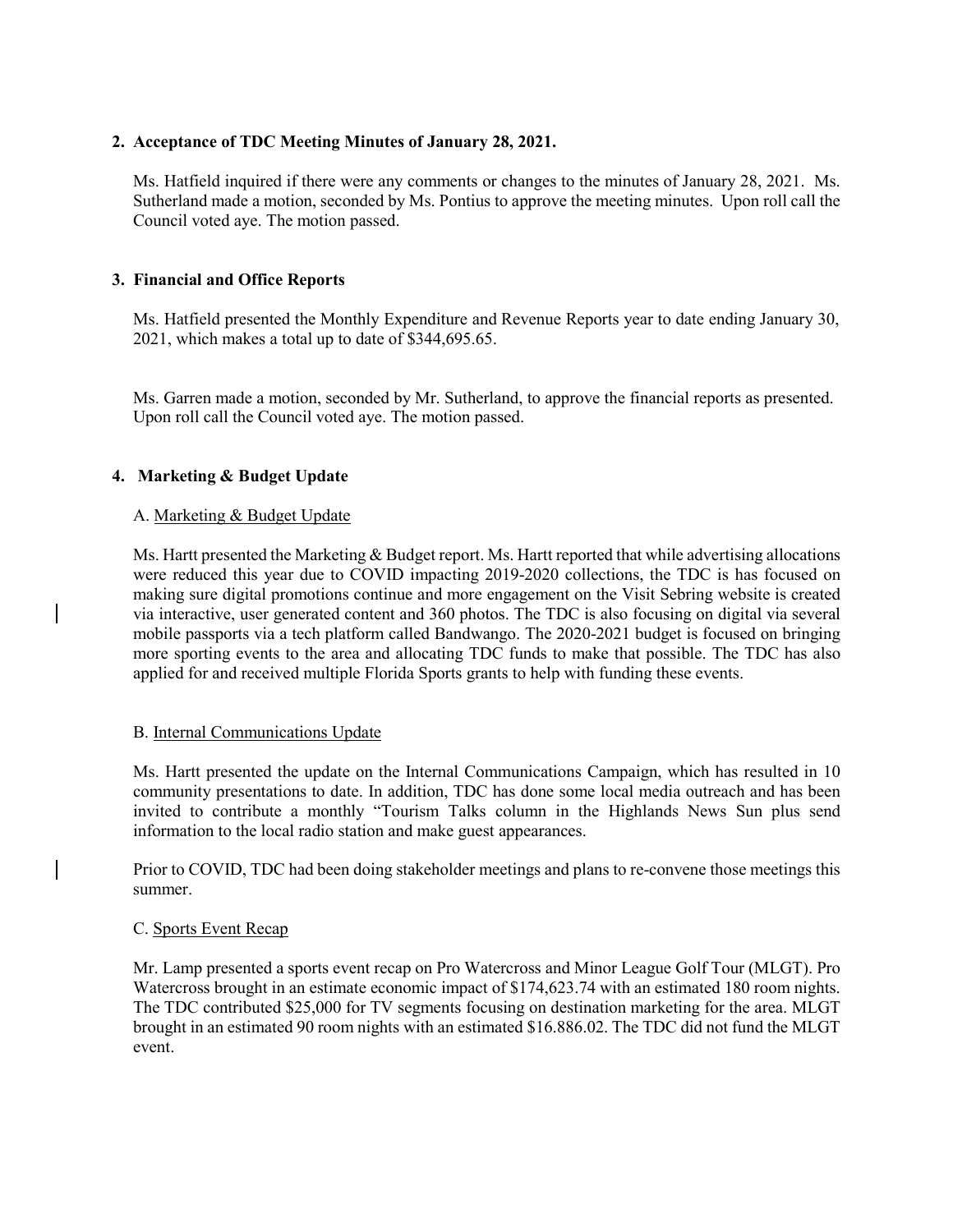### D. Soda Fest Recap

 Ms. Drury-Smith presented the Sebring Soda Fest Recap. The Soda Fest brought in an estimated 33% of attendees from out of county with a total of 5,000-6,000 total attendees for the event. The Soda Fest consisted of 14 food trucks, 38 vendors and 140 NPO volunteers. Given that we are still dealing with a pandemic, the Festival was well received and well attended.

# **5. Items for Voting**

A. SPARTAN Race (Dec 17-18, 2021), presented by Airstream Ventures. New Event Grant requesting \$90,000 for 3 years in 2021, 2022, and 2023.

Cherie Bortnick with SPARTAN presented the SPARTAN Race New Event Grant Request Application.

The SPARTAN event which would bring huge economic impact to the County and around 15,000 participants with around 4,000 room nights. The New Event Grant approves funding for year #1 only: \$20,000 based on scoring; no room night verifications. Opportunity for an additional \$20/room night reimbursement based on verified rooms. Max funding for year  $#2 \& #3$ : \$10,000 based on scoring; no room night verifications. Opportunity for an additional \$20/room night reimbursement based on verified rooms.

Ms. Garren made a motion, seconded by Ms. Sutherland, to approve up to \$90,000 in funding for 3 years for the SPARTAN Race. Upon roll call, all Council members on the call voted aye. The motion passed.

B. Citrus Golf Trail Open Golf Tournament (Nov 30- Dec 5, 2021) presented by Airstream Ventures. New Event Grant requesting \$35,000.

Joel Lamp presented the Citrus Golf Trail (CGT) Open Golf Tournament New Event Grant Request application.

Mr. Lamp requested that, if he has the opportunity, the TDC provide him the flexibility of using the CGT grant of \$35,000 to help bring the PGA Mayflower Classic to Highlands County instead of the CGT Open and use the PGA Tour as a marketing event for the CGT Open 2022. The New Event Grant approves funding for year #1 only: \$20,000 based on scoring; no room night verifications. Opportunity for an additional \$20/room night reimbursement based on verified rooms. Max funding for year #2  $\&$ #3: \$10,000 based on scoring; no room night verifications. Opportunity for an additional \$20/room night reimbursement based on verified rooms.

Mr. Story made a motion, seconded by Mr. Campbell, to approve up to \$35,000 in grant funds to the PGA Mayflower Classic instead of 2021 CGT Open, if the opportunity arises, in funding pending a new application submitted with corrected information along with legal and BOCC approval. Upon roll call, all Council members on the call voted aye. The motion passed.

### C. Minor League Golf Tour Visit Sebring Classic Golf Tournament (Nov 1-3, 2021) presented by Airstream Ventures. New Event Grant requesting \$10,000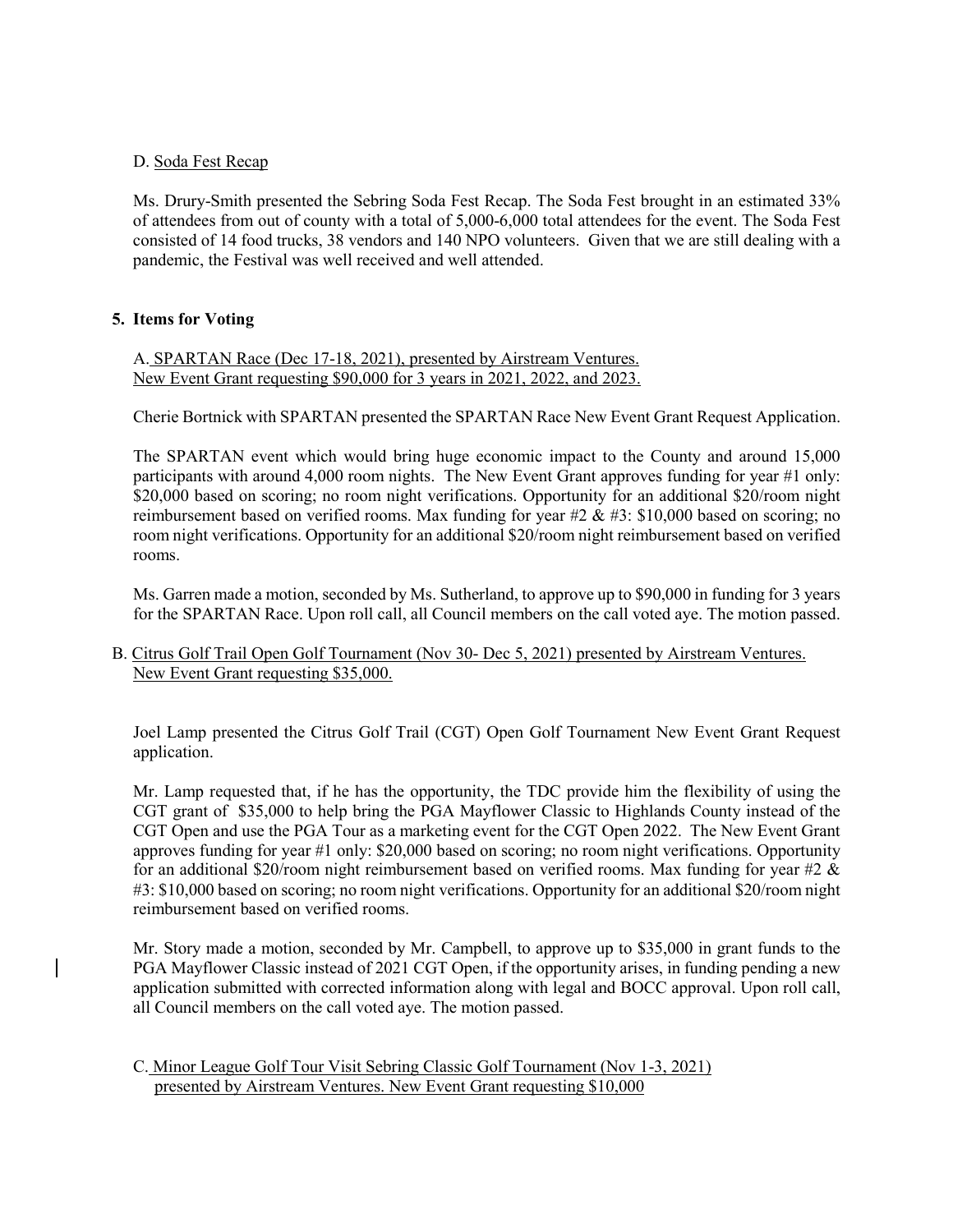Mr. Lamp presented the Minor League Golf Tour Visit Sebring Classic Golf Tournament requesting \$10,000, but upon TDC scoring of new events, the event only qualifies for 75 percent of funding making the grant funds \$7,500. The New Event Grant approves funding for year #1 only: \$20,000 based on scoring; no room night verifications. Opportunity for an additional \$20/room night reimbursement based on verified rooms. Max funding for year #2 & #3: \$10,000 based on scoring; no room night verifications. Opportunity for an additional \$20/room night reimbursement based on verified rooms.

Ms. Garren made a motion, seconded by Ms. Pontius, to approve up to \$7,500 in funding for the Minor League Golf Tour Visit Sebring Classic. Upon roll call, all Council members on the call voted aye. The motion passed

# D. Bono Bilt Wrestling Date Change from May 14-16, 2021 to July 16-18, 2021

Mr. Lamp presented the request to change the Bono Built date changes from May 14-16, 2021 to July 16-18, 2021 due to another wrestling event nearby also having a tournament on the same weekend and not wanting to compete for participants and spectators.

Ms. Pontius made a motion, seconded by Ms. Sutherland, to approve date changes for the Bono Bilt Wrestling Tournament. Upon roll call, all Council members on the call voted aye. The motion passed.

# E. TDC Proposed Budget Amendment

Ms. Hartt reported that the TDC collected more funds in 2019-2020 than was anticipated. She presented the proposed budget amendment allowing an extra \$25,000 to be used in the general marketing funds and that the TDC not use the \$85,000 in Contingency Funds they thought they would need for the current fiscal year.

Ms. Pontius made a motion, seconded by Ms. Sutherland, to approve the Budget Amendment of \$25,000 and not use the TDC's \$85,000 in Contingency Funds at this time. Upon roll call, all Council members on the call voted aye. The motion passed.

### **6. Old Business/Discussion**

### A. Fishing Tournament Facility Status Update

Chantel Brutus reported that both Windy Point and Lake Istokpoga Park Grant contracts are fully executed and approved. Work should begin as soon as the departments are able.

### B. TDC Member Vacancy for Accommodation Interest Position

Ms. Rydecki applied to keep her position on the TDC and members agreed. The were no other applications for the position.

### C. Heartland Triathlon Request

After some discussion, the Board agreed to allow Mr. Andrews to modify his grant application changing his TDC funded reimbursable expenses from marketing to MOT needs and costs. Mr. Andrews must submit a revised application and the application must be approved by legal and the BOCC.

The TDC decided to vote on this this request.